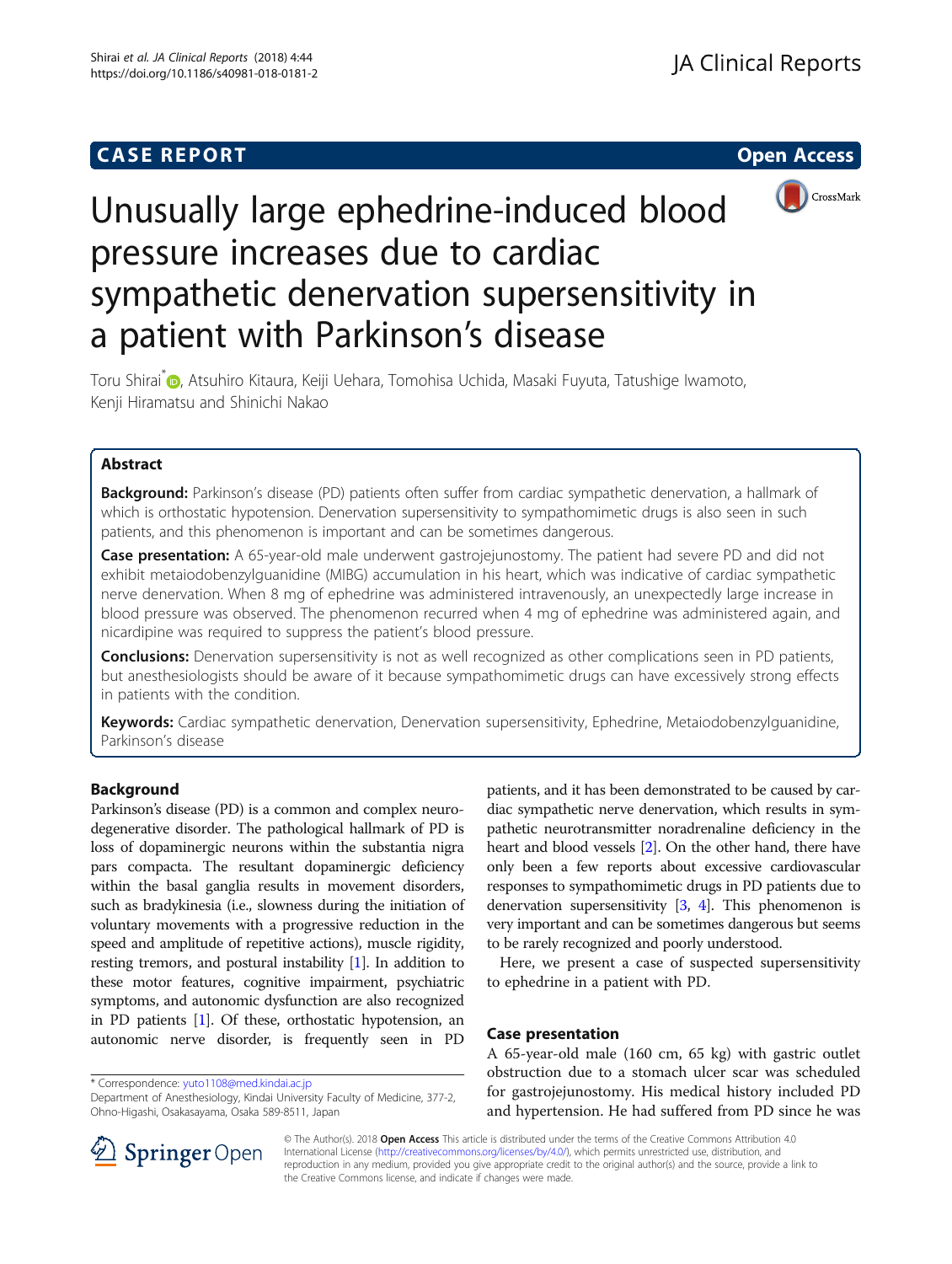<span id="page-1-0"></span>58 years old, and had then orthostatic hypotension, occasional tremors in both upper limbs, slow movement, and muscle rigidity. Although supine hypertension (SH) is recognized as a feature of cardiovascular autonomic failure that often accompanies orthostatic hypotension in patients with PD, the SH was not documented in the present case because the tilt test, which can detect SH [[5\]](#page-3-0), was not performed. His PD symptom progression was scored as stage 4 according to the Hoehn and Yahr scale  $[6]$  $[6]$ , which consists of five stages of 1 (light) to 5 (severe). Stage 4 is defined as patients with severely disabling disease, but still able to walk or stand unassisted. He was orally taking 20 mg of nicardipine for hypertension, and 400 mg of levodopa, 10.8 mg of carbidopa, 100 mg of entacapone, 25 mg of zonisamide, and 36 mg of rotigotine for PD. His preoperative blood pressure and heart rate were in good control with around 130/80 and 60–80 beats per min, respectively. His preoperative electrocardiograph showed a normal sinus rhythm with no ST-T changes, and echocardiography revealed no abnormalities. However, severely decreased <sup>123</sup>I-metaiodobenzylguanidine (MIBG) accumulation in the heart was observed. The early heart-to-mediastinum (H/M) ratio, which was obtained 15 min after the injection of <sup>123</sup>I-MIBG, was 1.305 (normal range  $>$  2.0); the late H/M

ratio, which was obtained 4 h after the injection of  $123$ I-MIBG, was 1.099 (normal range > 2.0); and the washout rate (WOR) was 73.4% (normal range 9–20%). Information on the distribution of neurons and function of the re-uptake pathway is provided by the H/M ratio, while the WOR provides information on the sympathetic drive [\[7](#page-3-0)].

In the operating room, after the placement of standard monitors, a Touhy needle was inserted into the epidural space at  $Th_{10-11}$ , and an epidural catheter was inserted 5 cm into the epidural space. Then, 3 ml of 1% mepivacaine was injected through the catheter with no motor block. General anesthesia was induced with 80 mg propofol and remifentanil, and the trachea was intubated with the aid of 60 mg rocuronium. Anesthesia was maintained with an oxygen/air mixture and 4.5–5% desflurane. Eight milliliters of 1% mepivacaine was injected into the epidural space 10 min before the operation, and a continuous infusion of 188 ml of 0.2% ropivacaine and 0.6 mg fentanyl into the epidural space was started at a rate of 4 ml/h. Eight milligrams of ephedrine was administered intravenously when the patient's blood pressure decreased, and an unexpectedly large increase in blood pressure was observed. This phenomenon recurred when 4 mg of ephedrine was administered again, but



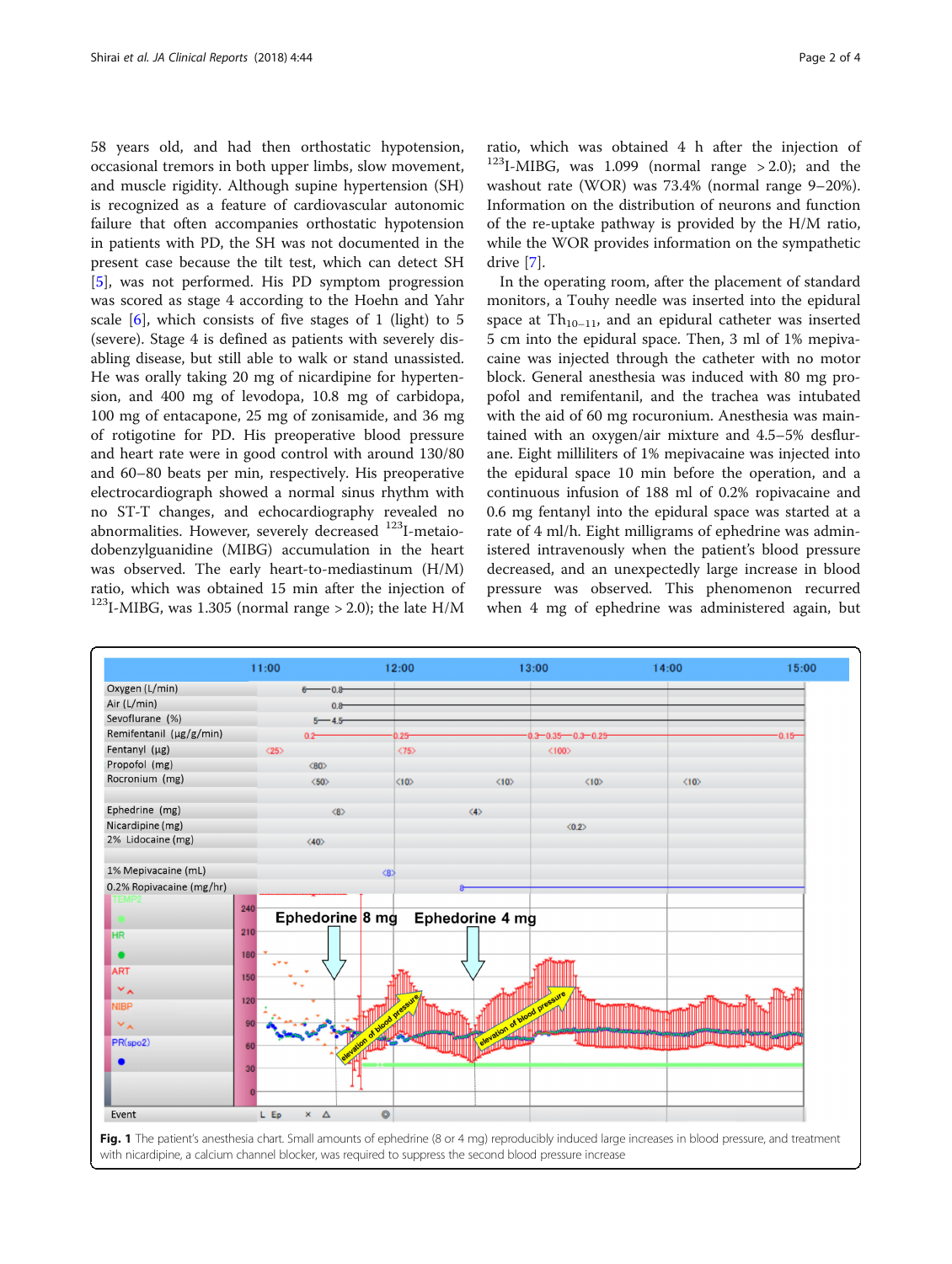this time, nicardipine was required to suppress the patient's blood pressure (Fig. [1\)](#page-1-0). Interestingly, his heart rate was not affected by ephedrine (Fig. [1\)](#page-1-0). At this time, we considered that denervation supersensitivity to ephedrine had been induced and stopped using catecholamines. After the completion of the operation, the patient was extubated. His postoperative course was uneventful.

## **Discussion**

We reported a case in which ephedrine unexpectedly caused a marked increase in blood pressure in a patient with PD, whose cardiac sympathetic nerves were almost completely denervated. Cardiac sympathetic denervation can be diagnosed based on a reduction in or loss of MIBG accumulation in the heart. MIBG is an analog of noradrenaline, which is taken up by adrenergic neurons in a similar fashion to noradrenaline, but does not undergo intracellular metabolism or exhibit physiological activity [\[2](#page-3-0)]. The early H/M ratio reflects the integrity of presynaptic nerve terminals and their uptake functions. The late H/M ratio provides information on neuronal functions from uptake mechanisms to the release of neurotransmitters from the storage vesicles located at nerve terminals. The MIBG WOR is an index of the degree of sympathetic drive [\[7\]](#page-3-0). In the present case, the patient had severely low H/M ratios both in the early phase and in the late phase and a markedly high washout rate, all of which were indicative of cardiac sympathetic denervation.

Orthostatic hypotension, which can be caused by cardiac sympathetic denervation, is easy to detect and, consequently, is well recognized in patients with PD. However, denervation supersensitivity does not appear to be as well recognized as orthostatic hypotension, probably because it can only be detected when sympathomimetic drugs are administered. In addition, it is easy to overlook this phenomenon because there are so many causes of blood pressure elevations and/or heart rate increases. Miyamoto et al. reported a case of ventricular tachycardia (VT) in a PD patient, which occurred after noradrenaline was administered at a rate of 0.0 8–0.25 μg/kg/min to treat hypotension due to septic shock [\[4](#page-3-0)]. The VT subsided when vasopressin was administered instead of noradrenaline. Furthermore, Nakamura et al. demonstrated that administering dobutamine at a rate of 4 μg/kg/min increased both systolic pressure and cardiac contractility more in PD patients than in controls, and this hyperdynamic response was significantly correlated with reduced H/M ratios [[8](#page-3-0)]. In the current case, the patient suffered from orthostatic hypotension preoperatively and exhibited severely reduced cardiac MIBG accumulation, but his denervation supersensitivity was not recognized. However, the

administration of 8 mg of ephedrine induced an unusually marked increase in the patient's blood pressure when it was first administered. A second dose of ephedrine (4 mg) also induced a marked increase in blood pressure. It is true that ephedrine sometimes markedly increases either heart rate or blood pressure, but in the present case, the degree of the blood pressure increases induced by small amounts of ephedrine was unusual (to the extent that nicardipine was required). Thus, we consider that the most plausible explanation for the observed increases in blood pressure was the patient's cardiac denervation supersensitivity. As the mechanisms of denervation supersensitivity are ascribed to the absence of norepinephrine uptake and/or to increased density of β-adrenergic receptors in post-synaptic membranes [[9\]](#page-3-0), drugs which do not have β-adrenergic stimulant effects, such as phenylephrine and vasopressin, would be better and safer. Interestingly, the blood pressure elevations by ephedrine were gradual and continued for a while in the present case, and without nicardipine administration after the second ephedrine administration, the blood pressure would have continued to increase further (Fig. [1\)](#page-1-0). We cannot clarify the reason of this phenomenon, but it may have taken time to activate intracellular signal transduction system in the heart cells. In the report of Miyamoto et al., VT also happened 2 h after the start of noradrenaline infusion [[4\]](#page-3-0). More interestingly, the patient's heart rate did not change markedly after the administration of ephedrine, even though ephedrine has β-adrenergic as well as α-adrenergic effects, probably because any heart rate increase was suppressed by a reflex secondary to the rise in blood pressure. Similarly, Nakamura et al. reported that dobutamine did not result in greater heart rate increases in PD patients than in controls, in spite of the fact that it caused a marked elevation of blood pressure [[8\]](#page-3-0).

#### **Conclusions**

We encountered a case in which ephedrine induced an unusually large increase in blood pressure in a patient with PD, whose cardiac sympathetic nerves were almost completely denervated. We need to know that PD patients often suffer from cardiac sympathetic nerve denervation and cardiac denervation supersensitivity to sympathomimetic drugs.

#### Abbreviations

MIBG: Metaiodobenzylguanidine; PD: Parkinson's disease; VT: Ventricular tachycardia

#### Availability of data and materials

Data sharing is not applicable to this article as no datasets were generated or analyzed during the current study.